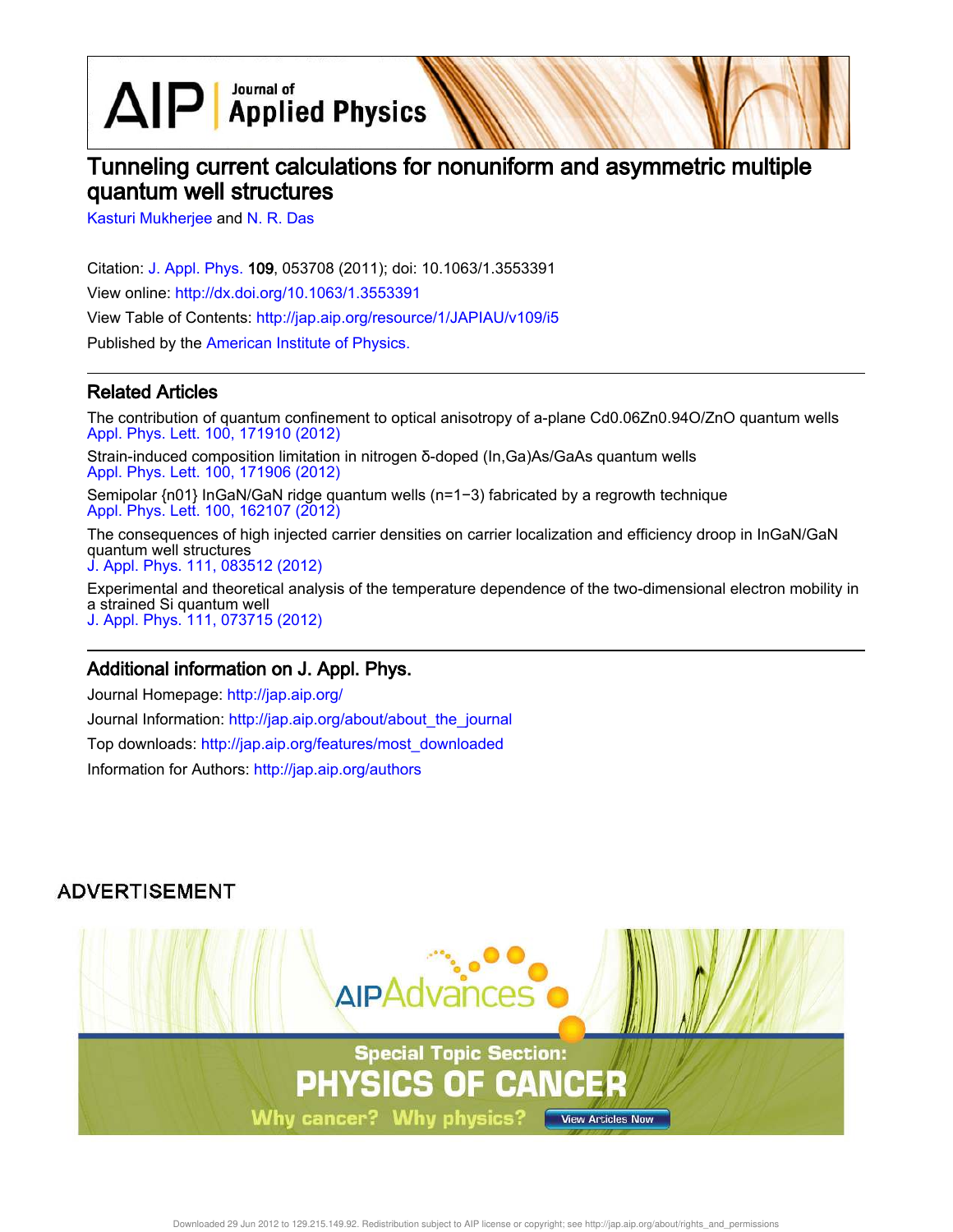## Tunneling current calculations for nonuniform and asymmetric multiple quantum well structures

Kasturi Mukherjee<sup>a)</sup> and N. R. Das<sup>a)</sup>

*Institute of Radio Physics and Electronics, University of Calcutta, 92 Acharya P. C. Road, Kolkata-700009, India*

(Received 13 August 2010; accepted 24 December 2010; published online 9 March 2011)

In this paper, we present our studies on current-voltage characteristics due to tunneling in nonuniform and asymmetric multiple quantum well (MQW) structures. First, the transmission coefficient is calculated by solving the Schrödinger equation with the piecewise-constant potential approximation and by considering the effects of nonuniformity and the asymmetry of layer dimensions and band-offsets. Then the tunneling current through the structure is calculated as a function of bias for different structural combinations of the MQW structure. The configurations suitable for some applications are indicated in the results. © 2011 American Institute of Physics. [doi:10.1063/1.3553391]

#### I. INTRODUCTION

Nanostructured devices have received a great deal of attention from researchers because of their ultra-small dimensions and improved functionality.<sup>1</sup> The tunability of the effective bandgap by energy quantization gives rise to novel electronic and optoelectronic properties.<sup>2,3</sup> Many such quantum effect devices are already commercially available. Multiple quantum well (MQW) structures have been used in making functional devices such as resonant tunneling diodes (RTD) and resonant tunneling transistors (RTT), quantum cascade lasers (QCL), quantum well infrared photodetectors (QWIP), quantum confined Stark effect modulators, etc. QCLs are preferred for broadband tuning, $4-6$  RTD and RTT for multivalued digital logic and negative resistance devices,<sup>7,8</sup> QWIP for night vision, noninvasive medical diagnosis, environmental pollution monitoring,  $9-14$  etc. Tunneling in finite superlattices, high field domain formation in superlattices, and sequential resonant tunneling phenomena in multi-quantum well superlattices have already been investigated.<sup>15–17</sup> The importance of the use of an InGaAs/GaAs superlattice-based structure for an InGaP/GaAs superlatticeemitter bipolar transistor to satisfy the requirement of low turn on voltage and power consumption has recently been studied.<sup>18</sup> The necessity of incorporating a superlattice to act as an electron blocking layer to achieve temperature stable characteristics of an InGaN blue LED is made clear.<sup>19</sup> A reduction of the dark current in QWIP is one of the challenging tasks and thus the impact of barrier height, i.e., device geometry and doping concentration on the performance of QWIP is studied.<sup>20</sup> Therefore, MQWs have recently been a topic of immense interest to researchers, with the objective to search for new materials and designs for the best performance of MQW based devices. The areas of interest include tailoring the effective bandgap and energy state positions to achieve a low turn-on voltage for circuit applications, blocking of electrons for the temperature stable characteristics of optoelectronic devices, and enhancing the photocurrent to dark current ratio in QWIPs and many other applications. Most of the previous studies were based on the symmetric and uniform MQW structures. In some cases, it has been seen that asymmetry may improve the performance of MQW based devices. The enhanced slope efficiency of electro-absorption modulators, $21$  high electric-field-sensitivity electro-absorption, $^{22}$  and photoluminescence in the deep ultraviolet region $^{23}$  can be realized using asymmetric quantum wells.

In this paper, we investigate theoretically the effect of asymmetry and nonuniformity of the layer thicknesses and potential barriers on the transmission coefficient and current transport properties of MQW structures. The sections are organized as follows. The transmission coefficient and current density are calculated in Sec. II. In Sec. III, results obtained from the computation are discussed. Finally, a conclusion is given in Sec. IV.

#### II. THEORY

We consider the conduction band diagram of a multiple quantum well structure shown in Fig.  $1(a)$ . The barrier and well layers are assumed to be undoped. One of the contact regions is serving as an emitter and the other as a collector. The collector is biased at positive voltage with respect to the emitter, the band bends downwards to the right, and electrons tunnel through barriers from the emitter to the collector resulting in the current through the structure  $[Fig, 1(b)]$ . The energy states in the quantum wells descend due to a potential drop across the layers of the MQW structure. Tunneling is determined by the penetration of the wave functions of electrons through the barriers. To calculate the energy states and electron transmission probability through the barriers, we need to solve the timeindependent Schrödinger equation for each layer of the MQW structure. For example, the Schrödinger equation for region II (the leftmost barrier) under the biased condition is given by,

a)Authors to whom correspondence should be addressed. Electronic addresses: kaskedar.mk@gmail.com and nrd@ieee.org.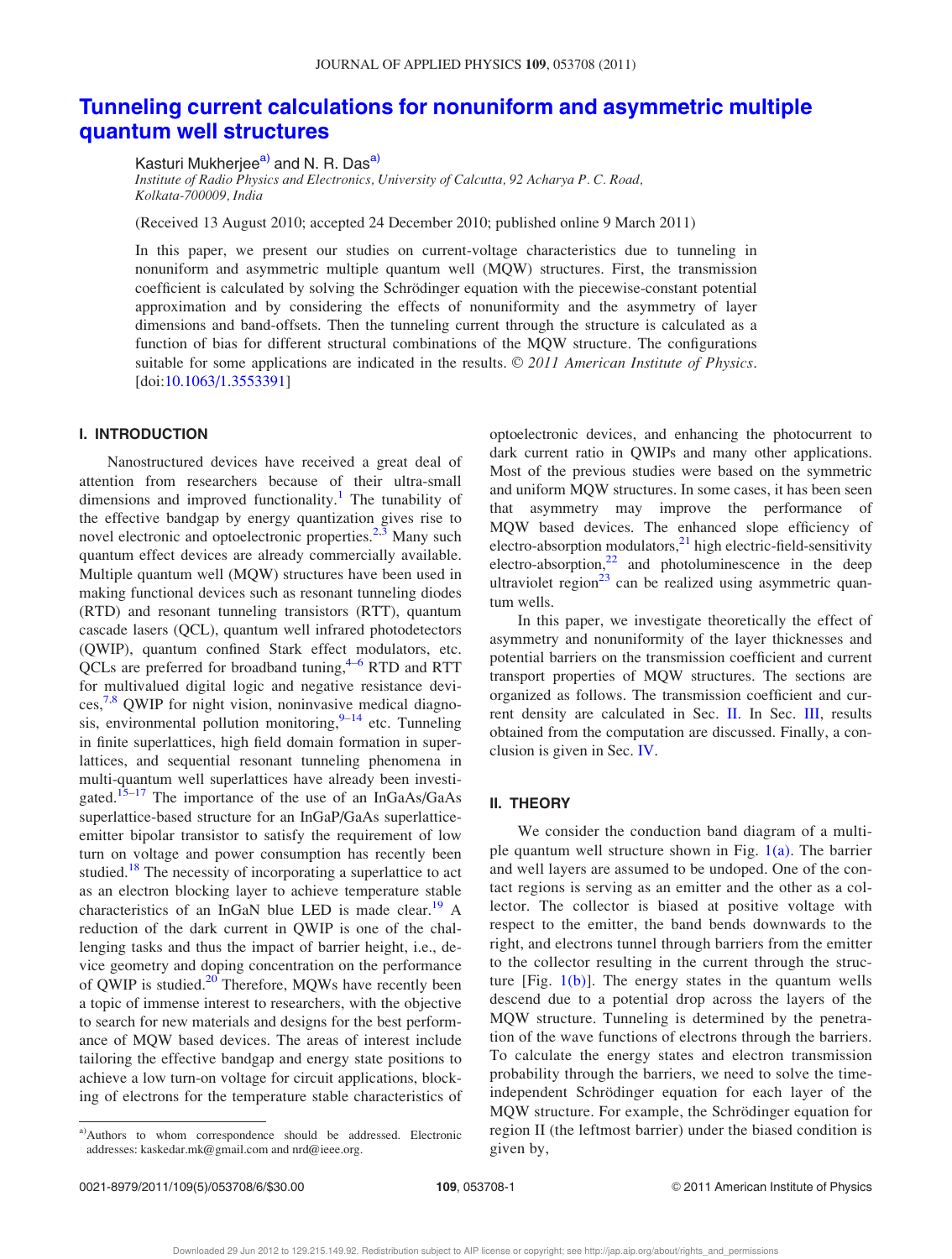

FIG. 1. (a) Conduction band (CB) diagram of an unbiased uniform MQW structure (e.g.,  $\text{Al}_{0.5}\text{Ga}_{0.5}\text{As/GaAs}$  has a CB offset of 0.5 eV), (b) biased MQW structure, (c) transmission coefficient vs energy of the uniform MQW structure with the number of wells (NW) as a parameter. The barrier width is fixed (0.8 nm), the well width is fixed (8 nm), and the barrier height is fixed (0.5 eV).

$$
-\frac{\hbar^2}{2m^*}\frac{d^2\psi}{dx^2} + [V_0 - e\epsilon_1 L_1 - e\epsilon_2(x - L_1)]\psi(x) = E\psi(x), \quad (1)
$$

where,  $\hbar$  is the Dirac's constant,  $m^*$  is the effective mass of electrons,  $\psi(x)$  is the wave function of electrons,  $V_0$  is the barrier potential of the unbiased structure, *e* is the electronic charge,  $\varepsilon_i$  is the electric field in the *i*th region,  $L_i$  is the *x*-axis coordinate of the interface between the *i*th and  $(i+1)$ th region and *E* is the total energy. In the *y-z* plane, the electron motion is free. The general solution of Eq.  $(1)$  gives the wave function in a layer (e.g., the *i*th layer) under an electric field as follows,

$$
\psi_i(x) = C Ai(-\zeta_i) + D Bi(-\zeta_i), \qquad (2)
$$

and

$$
\varsigma_i = \left(2m^*e\epsilon_i/\hbar^2\right)^{1/3}\left(x + E/e\epsilon_i\right),\tag{3}
$$

where  $Ai$  and  $Bi$  are Airy functions,<sup>24</sup>  $C$  and  $D$  are constants. Applying the boundary conditions (continuity of  $\psi$  and  $\frac{1}{m^*} \frac{d\psi}{dx}$  at the interfaces, we can relate the wave functions in the neighboring regions by the propagation matrix  $(\hat{P})$ .<sup>25</sup>

$$
\hat{P} = \begin{bmatrix} e^{ik_1L_1} & e^{-ik_1L_1} \\ e^{ik_1L_1} & -e^{-ik_1L_1} \end{bmatrix}^{-1} \begin{bmatrix} Ai(-\varsigma_2)_{L_1} & Bi(-\varsigma_2)_{L_1} \\ -\frac{a_2}{ik_1}Ai'(-\varsigma_2)_{L_1} & -\frac{a_2}{ik_1}Bi'(-\varsigma_2)_{L_1} \end{bmatrix}
$$

$$
\cdots \begin{bmatrix} Ai(-\varsigma_{n-1})_{L_{n-1}} & Bi(-\varsigma_{n-1})_{L_{n-1}} \\ Ai'(-\varsigma_{n-1})_{L_{n-1}} & Bi'(-\varsigma_{n-1})_{L_{n-1}} \end{bmatrix}^{-1}
$$

$$
\times \begin{bmatrix} e^{ik_nL_{n-1}} & e^{-ik_nL_{n-1}} \\ -\frac{ik_n}{a_{n-1}}e^{ik_nL_{n-1}} & \frac{ik_n}{a_{n-1}}e^{-ik_nL_{n-1}} \end{bmatrix}
$$
(4)

and

$$
a_i = \left(\frac{2m^*e\epsilon_i}{\hbar^2}\right)^{1/3},\tag{5}
$$

where  $k_i$  is the wave vector in the *i*th region. The final propagation matrix in Eq. (4) relating the coefficients of the wave functions in the leftmost and the rightmost regions of the whole MQW structure is used to calculate the transmission coefficient  $(\Im)$  using the relation,

$$
\Im = \frac{1}{|P_{11}|^2},\tag{6}
$$

The current density due to electrons incident from the left  $(J_L)$  is determined by the Fermi-Dirac distribution function and transmission coefficient.<sup>15,25</sup>

$$
J_L = e \int_0^\infty \frac{dk_x}{2\pi} \frac{\hbar k_x}{m^*} \Im(k_x) \left[ 2 \int \frac{d^2 \vec{k}}{(2\pi)^2} f\left( E_{CL} + \frac{\hbar^2 k_x^2}{2m^*} + \frac{\hbar^2 k_y^2}{2m^*}, E_{FL} \right) \right]
$$
(7)

and

$$
E(\vec{k}) = E_{CL} + \frac{\hbar^2 k_x^2}{2m^*} + \frac{\hbar^2 k_s^2}{2m^*}
$$
 (8)

where,  $E_{CL}$  is the bottom of the conduction band on the left side,  $k_s$  is the wave vector in the *y*-z plane,  $E_{FL}$  is the Fermi energy on the left side,  $v_x(k)$  is the velocity factor  $(\hbar k_x/m^*)$  along the direction of electron tunneling. We can also similarly calculate the current density due to the electrons arriving from the right  $(J_R)$ . The net current density (*J*) in the device is the algebraic sum of the current due to electrons impinging on the barrier from the left and right directions.

$$
J = e \int_0^\infty \frac{dk_x}{2\pi} \frac{\hbar k_x}{m^*} \Im(k_x) n_{2D} \left( E_{FL} - E_{CL} - \frac{\hbar^2 k_x^2}{2m^*} \right) - e \int_0^\infty \frac{dk_x}{2\pi} \frac{\hbar k_x}{m^*} \Im(k_x) \left[ n_{2D} \left( E_{FR} - E_{CR} - \frac{\hbar^2 k_x^2}{2m^*} \right) \right],
$$
 (9)

where, *EFR* and *ECR* are the Fermi energy and the bottom of the conduction band in the right contact region, respectively. The component of energy due to motion along the x-direction is

$$
E = E_C + \frac{\hbar^2 k_x^2}{2m^*},
$$
\t(10)

Now, the density of electrons in a subband  $(n_{2D})$  is given by

$$
n_{2D}(E_F - E) = \frac{m^* k_B T}{\pi \hbar^2} \ln \left[ 1 + \exp\left(\frac{E_F - E}{k_B T}\right) \right],\tag{11}
$$

where  $k_B$  is the Boltzmann's constant,  $T$  is the temperature, and  $E_F$  is the Fermi energy. After mathematical simplifications Eq. (9) becomes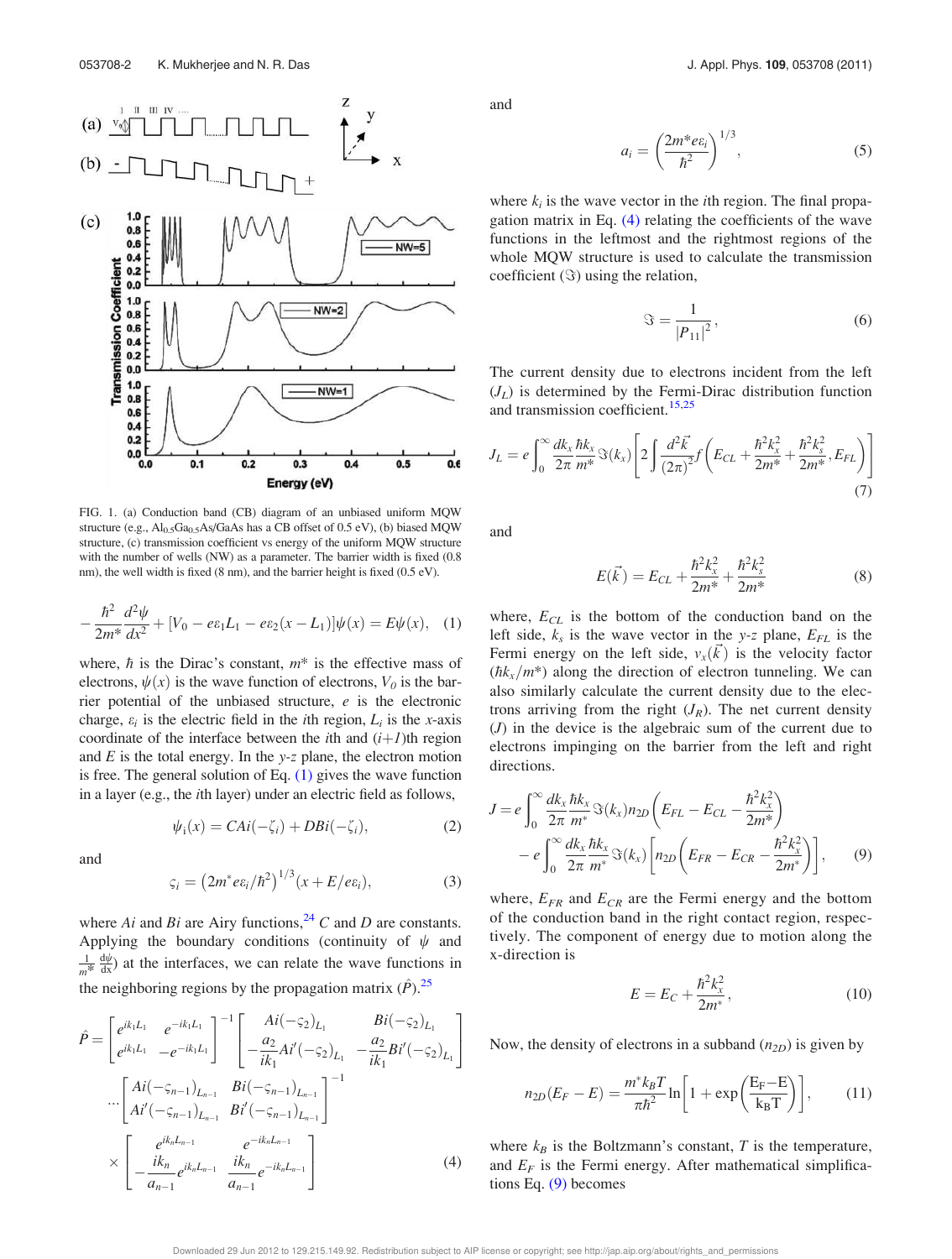$$
J = \frac{e}{h} \int_{E_{CL}}^{\infty} [n_{2D}(E_{FL} - E) - n_{2D}(E_{FR} - E)] \Im(E) dE \tag{12}
$$

In a practical situation, up to Fermi energy all the levels are filled by electrons. So, the upper limit of the integration in Eq. (12) needs to be changed accordingly for numerical computation. The above equation shows that the tunneling current depends on the transmission coefficient, which again depends on the relative position of the subbands in neighboring wells of the multiple quantum well structure. The transmission coefficient is based on the accurate method of calculation using the propagation matrix approach. Thus, Eq.(12) gives the accurate nature of the tunneling currents.

A simplified form of Eq. (4) is obtained first by dividing each layer into a large number of segments and then assuming the piecewise-constant potential in different segments. This method had also been adopted earlier by other authors.<sup>26</sup> In our analysis, the increment in length is made very small, so the error due to discretization is very small. The boundary conditions are applied at the interfaces between the different segments. After several steps of calculation, we arrive at the following expression for the propagation matrix:

$$
\hat{P} = \begin{bmatrix} e^{ik_1L_1} & e^{-ik_1L_1} \\ e^{ik_1L_1} & -e^{-ik_1L_1} \end{bmatrix}^{-1} \begin{bmatrix} e^{ik_2L_1} & e^{-ik_2L_1} \\ k_2 & e^{ik_2L_1} & -k_2 & -k_2L_1 \\ k_1 & e^{-ik_2L_1} & k_1 & -k_2L_1 \end{bmatrix} \times \begin{bmatrix} e^{ik_2(L_1+d)} & e^{-ik_2(L_1+d)} \\ e^{ik_2L_1(L_1+d)} & -e^{-ik_2L_1(L_1+d)} \end{bmatrix}^{-1} \begin{bmatrix} e^{ik_2(L_1+d)} & e^{-ik_2(L_1+d)} \\ k_2 & e^{ik_2(L_1+d)} & -k_2 & -k_2L_1(L_1+d) \\ k_2 & e^{ik_2L_1(L_1+d)} & -k_2 & -k_2L_1(L_1+d) \end{bmatrix} \cdots \times \begin{bmatrix} e^{ik_{n-1,m}L_{n-1}} & e^{-ik_{n-1,m}L_{n-1}} \\ e^{ik_{n-1,m}L_{n-1}} & -e^{-ik_{n-1,m}L_{n-1}} \end{bmatrix}^{-1} \begin{bmatrix} e^{ik_nL_{n-1}} & e^{-ik_nL_{n-1}} \\ k_{n-1,m} & -k_{n-1,m} & -k_{n-1,m} \end{bmatrix}
$$
\n(13)

where  $d$  is the length of each sub-region and  $k_{ij}$  represents the wave vector of the *j*th sub-region of the *i*th region given by

$$
k_{ij} = \sqrt{\frac{2m_i^*(E - V_{ij})}{\hbar^2}},
$$
\n(14)

where  $m_i^*$  is the effective mass of the electron in the *i*th region and *Vij,* the potential of the *j*th sub-region of the *i*th region. The above propagation matrix is used to calculate the transmission coefficient and current density using the formulas mentioned earlier.

#### III. RESULTS AND DISCUSSION

Using Eq. (6), the transmission coefficient is computed and plotted versus energy for single well, double well, and five well structures as shown in Fig.  $1(c)$ . The peak in the transmission coefficient for a single well structure indicates resonant transmission, when the incident energy aligns with an energy state in the well. Sharp peaks indicate the presence of discrete states in the well. For two-well structures, two close peaks at the low energy position indicate the splitting of the lowest energy state due to the interaction between the two wells. When the number of wells is five, more closely spaced peaks are found in the lowest energy position. Thus, as the number of wells increases, spacing between the split energy states decreases to form a quasicontinuous miniband. The miniband formed from the coupled higher excited state spreads over a broader energy range [Fig.  $1(c)$ ].

However, the coupling between the wells depends on the barrier width separating the wells in the MQW structure. The effect of the barrier-to-well width (B/W) ratio on the transmission coefficient is shown in Fig. 2. In all cases, the well width is kept constant. In this paper, the current density is converted to a dimensionless quantity by dividing it with  $\left(\frac{em^*(k_B T)^2}{2\pi^2\hbar^3}\right)$ . It can be seen that as the barrier-to-well width ratio increases, the spread of the miniband shrinks, and the separation of the miniband increases [Fig.  $2(a)$ ]. For a large barrier-to-well width ratio the miniband turns to a single sharp transmission peak [Fig.  $2(a)$ ]. The variation of spread in miniband as a function of B/W ratio is shown in Fig. 2(b). It can be seen that the spread decreases with an increase in the B/W ratio. Additionally the spread of the higher miniband increases more rapidly than in the ground state as the B/W ratio decreases. In the following paragraphs, we study the effects of structural nonuniformity and asymmetry on the current-voltage characteristics of multiple quantum well structures. As similar experimental studies are not found in the literature, we have compared our model with experimental data on a single-well double-barrier structure reported in Ref. 27 where the structure has a 5 nm well width, an 8 nm barrier width and a 0.4 eV barrier height. The experimental results<sup>27</sup> show the first two current peaks for positive bias at  $\sim$  0.19 and  $\sim$  0.79 V. Using our model for the similar structure, the corresponding peaks are obtained at 0.2 and 0.75 V. Thus, the model results are in good agreement with the experimental data.

The effect of barrier -to- well width ratio on the current density versus voltage characteristics of a uniform and symmetric five-well structure is shown in Fig. 3. In parts (i), (ii), and (iii) of the figure, the results are shown for different barrier-to-well width ratios. The conduction band gets tilted and the energy levels decrease due to the applied bias so the relative position of the energy levels in the adjacent quantum wells changes. An appropriate bias can align the ground state of one well with the excited state of the next well and resonant tunneling is also possible in this case. The miniband starts at a lower energy for a smaller barrier-to-well width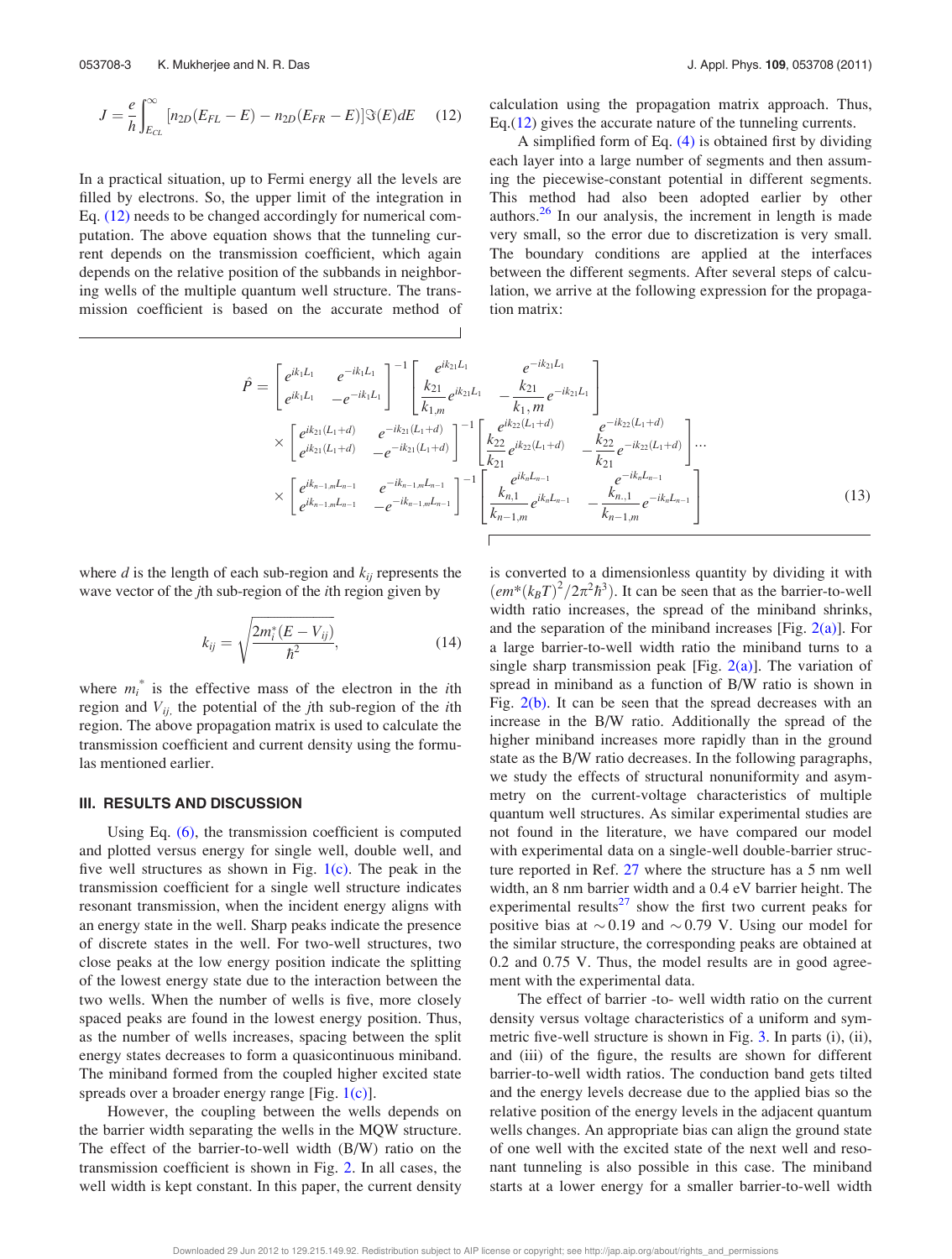

FIG. 2. (Color online) (a) Transmission coefficient vs energy plot of uniform MQW structure (number of wells  $= 5$ ) with the barrier-to-well width ratio (B/W) as a parameter. The well width is fixed (5 nm) and the barrier height is fixed (0.5 eV). (b) Spread of the miniband vs barrier-to-well width ratio of the uniform MQW structure (number of wells  $=$  5). The barrier height is fixed (0.5 eV).

ratio. So, the tunneling current is available at a lower bias. With the increase in barrier-to-well width ratio, the current density at low bias becomes quantized with consequent improvement in the peak-to-valley ratio. However, the quantized current at low bias disappears when the B/W ratio is large [Fig.  $3(iii)$ ]. This quantized conduction is useful for implementing filtering or switching action.

Now we investigate the effect of nonuniformity or asymmetry of layer thicknesses and barrier heights on the current-voltage characteristics of the MQW structures. Here, we consider nonuniform but symmetric MQW structures of different well widths keeping the barrier widths and heights constant [Fig. 4]. The results are shown for the well width increasing outward and for the well width decreasing outward slowly from the center. In the nonuniform structure with the well width increasing outward from the center well,



FIG. 3. Current density vs voltage plot of uniform MQW structure (number. of wells  $= 5$ ) with the barrier-to-well width (B/W) ratio (i) 0.16, (ii) 0.48, and (iii) 0.8. The well width is fixed(5 nm) and the barrier height is fixed(0.5 eV).

energy levels at the outer wells are positioned at a lower energy compared to the middle well. Thus current conduction initiates at lower bias [Figs.  $4(ii)$  and  $4(iii)$ ] than uniform structure  $[Fig. 4(i)]$ . The structure with well width decreasing outward and energy levels lying at higher energy near contact ends, [Figs.  $4(iv)$  and  $4(v)$ ] shows conduction initiates at a larger bias. Magnitudes of different peaks differ due to the variation of the electron transmission coefficient at different biases. The current density peaks at the lowest voltage results from the alignment of the ground state of one well with the ground state of the neighboring well. In another situation, when the ground state of one well is aligned with the



FIG. 4. Current density vs voltage for MQW structure (number of wells  $=$ 5) with (i) uniform structure (barrier width  $= 2.4$  nm, well width  $= 5$  nm, and barrier height  $= 0.5$  eV), (ii) well widths increasing outward from the center (values  $= 6, 5.5, 5, 5.5,$  and 6 nm), (iii) well widths increasing outward from the center (values  $= 6.4, 5.7, 5, 5.7,$  and 6.4 nm), (iv) well widths decreasing outward from the center (values  $=$  3, 4, 5, 4, and 3 nm), (v) well widths decreasing outward from the center (values  $= 2.6, 3.8, 5,$ 3.8, and 2.6 nm). In each case, the barrier width is fixed (2.4 nm) and the barrier height is fixed (0.5 eV).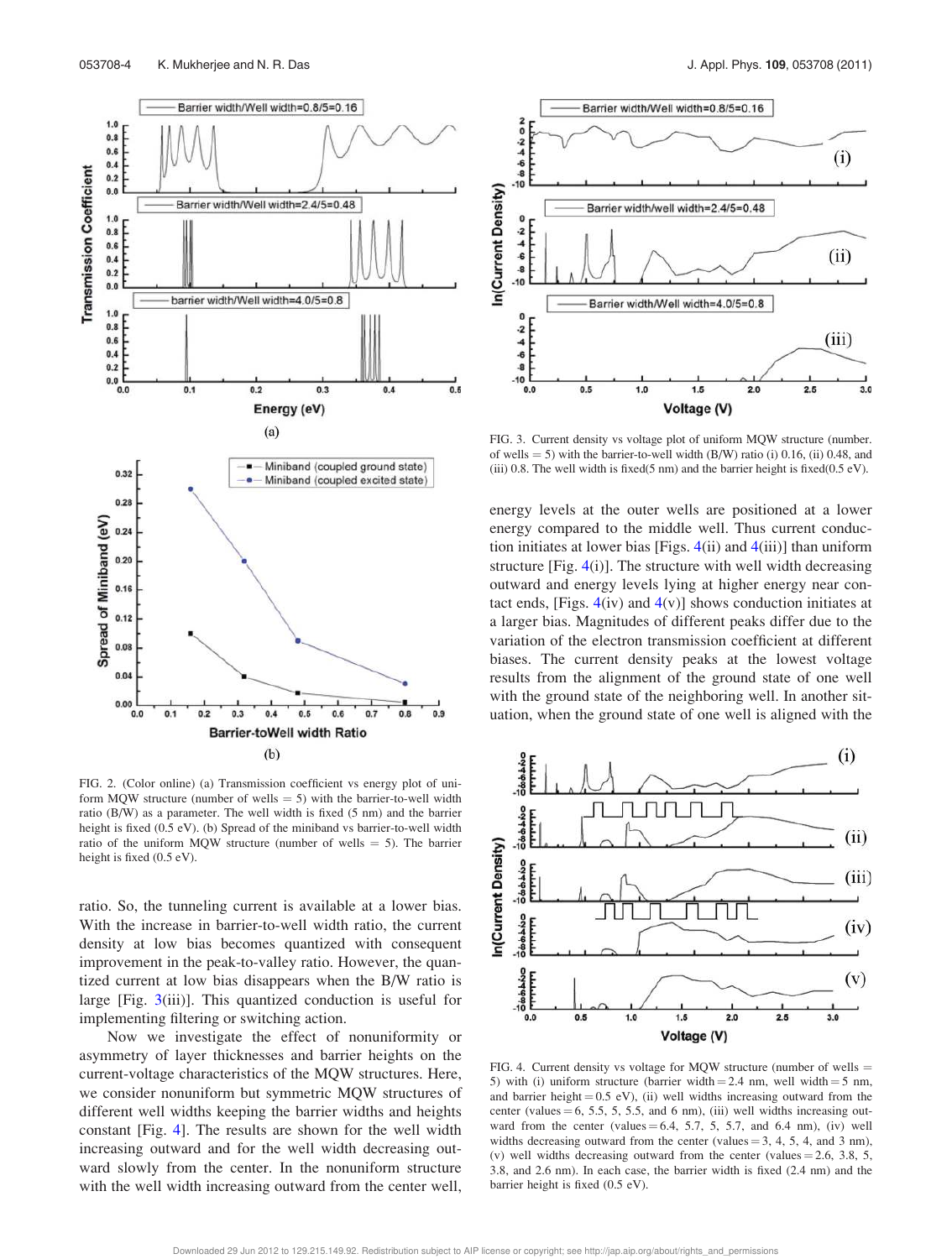

FIG. 5. Current density vs voltage for MQW structure (number of wells  $= 5$ ) with (i) uniform structure (barrier width  $= 2.4$  nm, well width  $= 6$  nm, and barrier height =  $0.5$  eV), (ii) well width decreasing toward the right (values  $= 6, 5.5, 5, 4.5,$  and 4 nm), (iii) well widths increasing toward the right side (values  $= 3, 4, 5, 6,$  and 7 nm). In each case, the barrier width is fixed (2.4 nm) and the barrier height is fixed (0.5 eV).

higher state of the adjacent well, then the current also starts to conduct at low bias.

The results for asymmetric MQW structures are shown in Fig. 5. The current-voltage characteristics of the structure with well widths decreasing toward the right contact [Fig. 5(ii)] yields a quantized current band at a slightly lower bias compared to the symmetric structure [Fig.  $5(i)$ ]. However, current conduction initiates at a relatively higher bias in the asymmetric structure with well widths increasing toward the right (collector end) [Fig.  $5(iii)$ ]. Both types of asymmetry shows an early onset of continuous current.



FIG. 6. Current density vs voltage for MQW structure (number of wells  $= 5$ ) with (i) uniform structure (barrier width  $=$  2.4 nm, well width  $=$  5 nm, and barrier height  $= 0.5$  eV), (ii) barrier heights decreasing outward from the center (values  $= 0.3, 0.4, 0.5, 0.5, 0.4,$  and  $0.3$  eV), (iii) barrier heights decreasing outward from the center (values  $= 0.1, 0.3, 0.5, 0.5, 0.3,$  and 0.1 eV), (iv) barrier heights increasing outward from the center (values =  $0.9$ , 0.7, 0.5, 0.5, 0.7, and 0.9 eV), (v) barrier heights increasing outward from the center (values =  $1.1, 0.8, 0.5, 0.5, 0.8$ , and  $1.1$  eV). In each case, the barrier width is fixed (2.4 nm) and the well width is fixed (5 nm).



FIG. 7. Current density vs voltage for MQW structure (number of wells  $= 5$ ) with (a) (i) uniform structure (barrier width  $= 2.4$  nm, well width  $= 5$  nm, and barrier height  $= 0.8$  eV), (a) (ii) barrier heights decreasing toward the right side (values =  $0.8, 0.7, 0.6, 0.5, 0.4,$  and  $0.3$  eV), (b) (i) uniform structure (barrier width  $= 2.4$  nm, well width  $= 5$  nm, and barrier height  $= 0.3$ eV), (b) (ii) barrier heights increasing toward the right side (values  $= 0.3$ , 0.4, 0.5, 0.6, 0.7, and 0.8 eV). In each case, the barrier width is fixed (2.4 nm) and the well width is fixed (5 nm).

The effect of barrier height variation on the current versus voltage characteristics of the nonuniform but symmetric MQW structure is shown in Fig. 6. The structure with the barrier height decreasing outward from the center [Figs. 6(ii) and (iii)] supports the continuous current transport starting at a lower bias than in the case of the uniform structure [Fig.  $6(i)$ ]. The current-voltage characteristics of the MQW structure with the barrier height increasing outward from the center [Figs.  $6(iv)$  and (v)] shows the onset of current conduction at higher biases. The smaller the difference is between successive barrier heights [Fig. 6(iv)], the better the blocking of current flow is for a wide range of voltages. Thus this type of structure may help in reducing the dark current of a MQW intersubband photodetector.